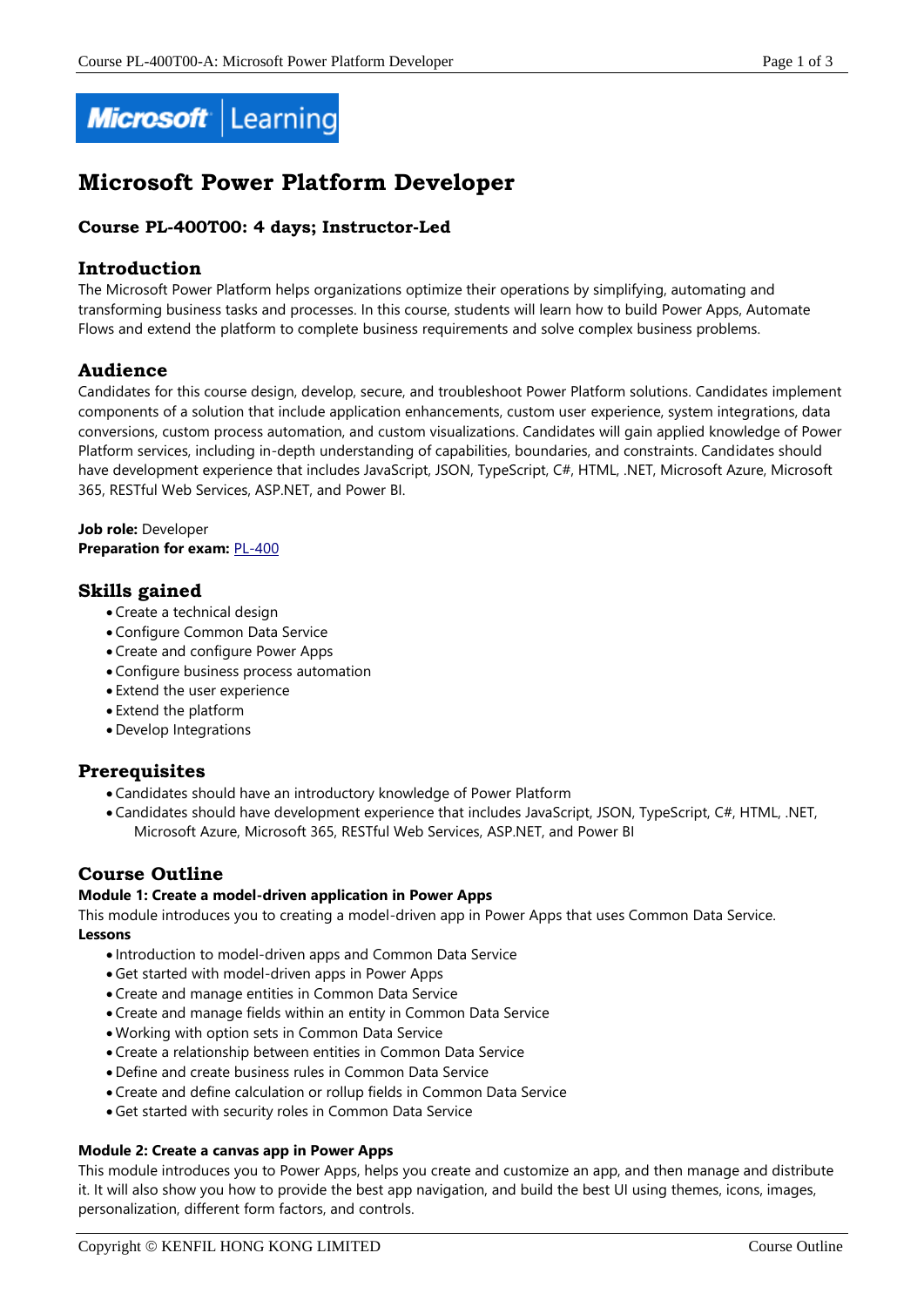### **Lessons**

- Get started with Power Apps
- Customize a canvas app in Power Apps
- Manage apps in Power Apps
- Navigation in a canvas app in Power Apps
- How to build the UI in a canvas app in Power Apps
- Use and understand Controls in a canvas app in Power Apps
- Document and test your Power Apps application

# **Module 3: Master advance techniques and data options in canvas apps**

This module will help you use advanced formulas, perform custom updates, performance checks and testing. It will also help you to improve user's experience, use custom connectors and focus on working with data source limits. **Lessons**

- Use imperative development techniques for canvas apps in Power Apps
- Author an advanced formula that uses tables, records, and collections in a canvas app in Power Apps
- Perform custom updates in a Power Apps canvas app
- Complete testing and performance checks in a Power Apps canvas app
- Work with relational data in a Power Apps canvas app
- Work with data source limits (delegation limits) in a Power Apps canvas app
- Connecting to other data in a Power Apps canvas app
- Use custom connectors in a Power Apps canvas app

# **Module 4: Automate a business process using Power Automate**

This module introduces you to Power Automate, teaches you how to build workflows, and how to administer flows. **Lessons**

- Get started with Power Automate
- Build more complex flows with Power Automate
- Introduction to business process flows in Power Automate
- Create an immersive business process flow in Power Automate
- Understand advanced business process flow concepts in Power Automate
- Introduction to expressions in Power Automate

# **Module 5: Introduction to developing with Power Platform**

- This module is the first step in learning about platform, tools, and the ecosystem of the Power Platform
- •

#### **Lessons**

- Introduction to Power Platform developer resources
- Use developer tools to extend the Power Platform
- Introduction to extending the Microsoft Power Platform

# **Module 6: Extending the Power Platform Common Data Service**

This module looks at the tools and resources needed for extending the Power Platform. We'll start with looking at the SDKs, the extensibility model, and event framework. This learning path also covers when to use plug-ins. Configuration of plug-ins as well as registering and deploying plug-ins.

#### **Lessons**

- Introduction to Common Data Service for developers
- Extend plug-ins

# **Module 7: Extending the Power Platform user experience Model Driven apps**

This module describes how to create client scripting, perform common actions with client script, and automate business process flow with client scrip. Learn about what client script can do, rules, and maintaining scripts. Discover when to use client script as well as when not to use client script.

### **Lessons**

- Introduction to web resources
- Performing common actions with client script
- Automate business process flows with client script

# **Module 8: Create components with Power Apps Component Framework**

This module describes how to get started with Power Apps Component Framework with an introductory module on